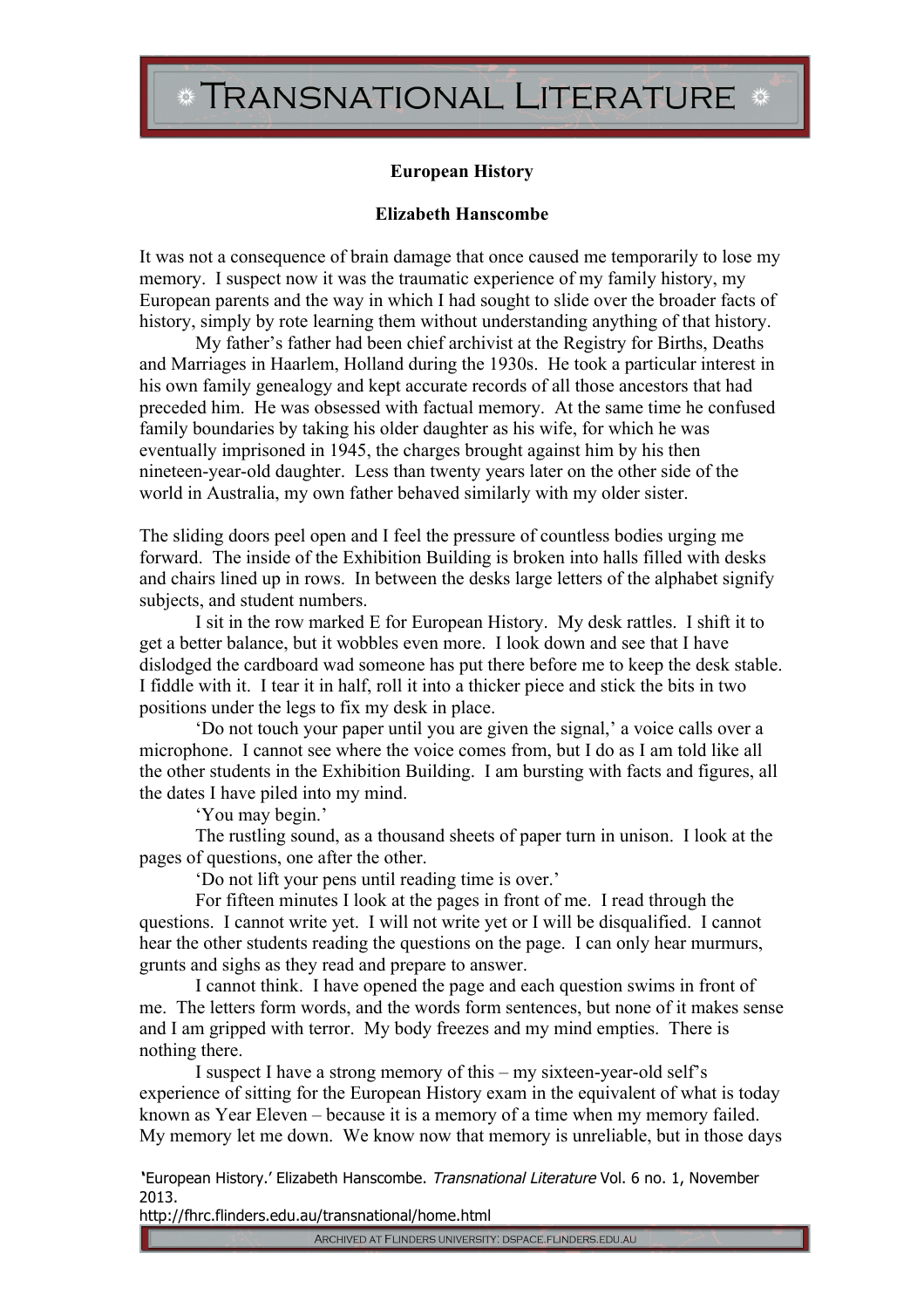I did not. In those days I prided myself on my superior ability to rote learn and to retain facts and figures. It had become my way of learning from earliest days. It was the way we were taught at school in the mid-to-late1960s in a Catholic convent, a school for girls that valued the acquisition of knowledge as a static thing, that valued the piling in of facts, certain acceptable facts, into one's memory and then reproducing them as necessary and at will.

As we milled outside the Exhibition Building, hundreds of students, those from 'modern' state schools in brightly coloured clothes, those from Catholic schools in uniform; I did not speak to anyone. I was trying to keep all this knowledge inside of my head and I was scared that if I spoke to anyone about anything, it would all come rushing out of me.

For the last week I had walked through the streets near the house in Parkdale where I then lived with my mother and my five remaining sisters and brothers. History notebook in my hand, I walked to the sea. The whole time I kept my head down to read again and again the history dates, about the wars and revolutions that had happened more than one hundred years ago to people whose names I tried to remember and whose dates of birth and death I needed to retain. All these facts. I pushed the information into my head as I walked along the beach. My running shoes squelched in the sand. Sometimes I looked up to get my bearings, to see that I did not walk into a tree or a person or a building, to see that I did not walk onto the road, in front of a car or a bicycle or even a train.

When I walked along the street with my book in my hands and my eyes on my book, the world around me did not exist, only the facts on the page that I forced into my brain. My parents were European. I recognised the characters in these books. They could have been my ancestors. I should remember them.

John Hughes writes about his experience as a second-generation Australian, the business of living in two worlds, and the importance of avoiding actual knowledge, 'that by knowing just a little, not only was he able to establish his own sense of self, he could also make himself however he wanted' (Hughes, 2006, 2).

Like Hughes, without actual knowledge, whenever I imagined what life was like before my own began, I saw it as a series of images, in black and white, without sound, flat, one dimensional, like old photographs spilling out of albums, curling at the edges and fading in the centre. I saw a world of war, of bombs and starvation, set against the picture post-card tranquillity of Holland. My mother's Holland, with its frozen rivers teeming with children on skates in winter and later, in the springtime, lined with tulips and daffodils. Holland, the Netherlands, the land of longing, where it never gets hot and always stays green, even under the snow and ice of winter. In my child's mind, I heard the name *Neverlands*, a country I could never come to know myself except in my imagination. I heard it not so much as a place from the children's story of Peter Pan but as a place forbidden to me. Holland was in the centre of Europe and just as Hughes's past evoked for him a sense of something foreign lodged within, so it was for me.

My mother had bemoaned her loss of Europe and of all things cultural through her migration to Australia. Memories became my mother's 'currency', at least for the time of my growing up when her difficulties with nine children and an alcoholic and abusive husband were so acute that she could not but fill the gap of her sadness with her memories of a grand European past. Her memories sustained me, too. They

'European History.' Elizabeth Hanscombe.

Transnational Literature Vol. 6 no. 1, November 2013. http://fhrc.flinders.edu.au/transnational/home.html

2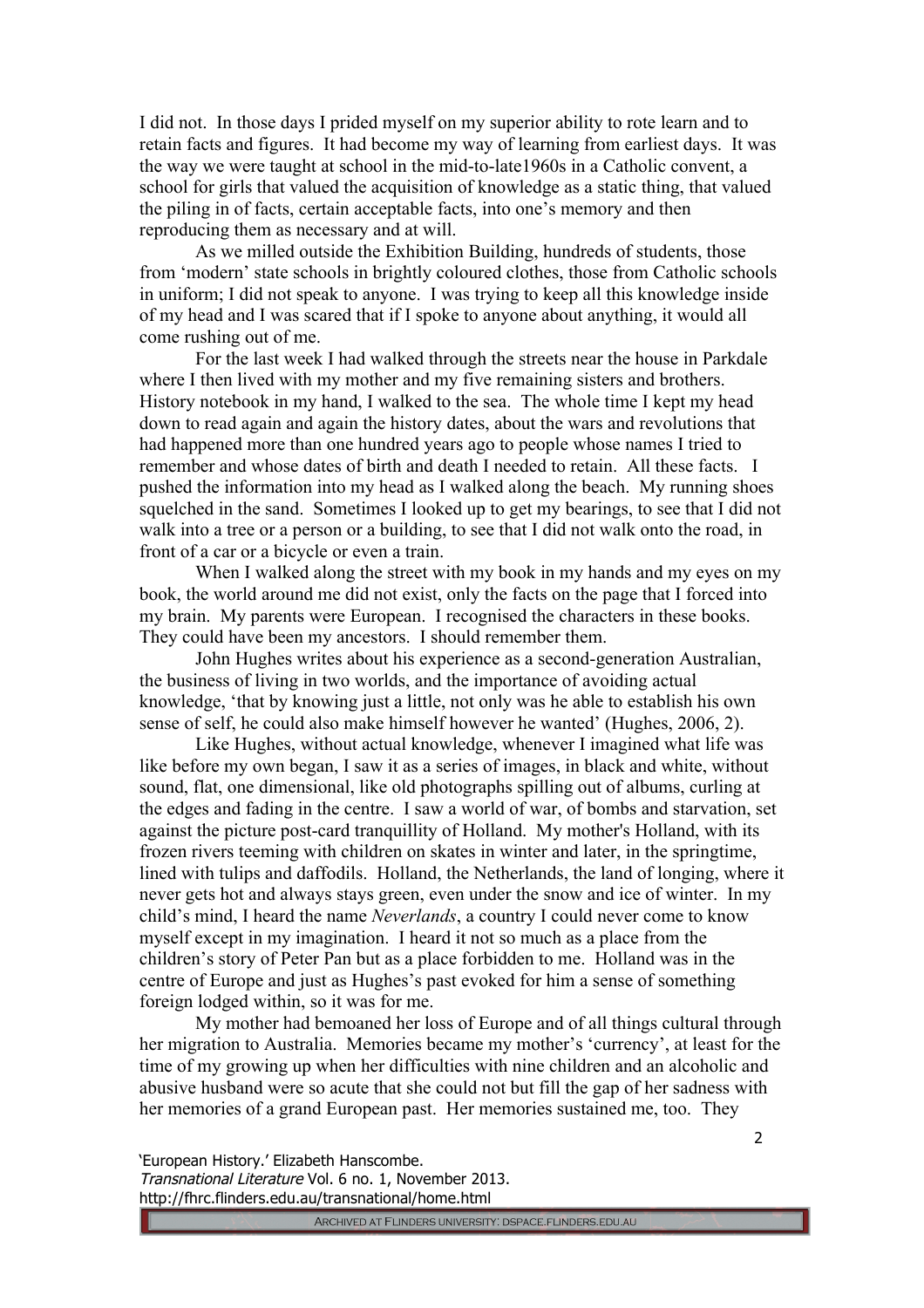nurtured me throughout my own difficult childhood and created a sense of my family as unique, a uniqueness that resided in the foreign.

But Europe was also a place of war and horror. I knew this from my father. I knew that he had fought in the Second World War, and through this, at least in part, he had become the man he was. So Europe for me became a hybrid – the beauty and the beast of my parents' past.

How could I then have retained these facts from European history? This longing, this nostalgia as Hughes describes it, 'for a culture and a place of which we have no direct experience... [is] like having a memory of something you don't know' which then overrides memory (Hughes, 2006, 4). It can limit our focus and lead us to forget. We reconstruct ourselves to fit our memories, and the facts become irrelevant.

This falls in line with Marianne Hirsch's notion of 'post-memory', whereby she argues, 'the past is …not actually mediated by recall but by imaginative investment. To grow up with such overwhelming inherited memories, to be dominated by narratives that preceded one's birth or one's consciousness, is to risk having one's own stories and experiences displaced, even evacuated, by those of a previous generation' (Hirsch, 2008, 107). More confusion, more forgetting.

Paul John Eakin writes about the links between memory, narrative and identity, the way we spend our lives constantly speaking and reformulating our stories as part of our identity formation. We do so out of our memories and imagination. We do this so naturally we do not even notice we are doing it. It is only when it breaks down, in instances such as in Alzheimer's, or autism, that we become aware of it in others. This process of self-narration 'constantly unfolds in our heads in however loose and disorderly a fashion... [We] are always talking to ourselves about ourselves, if to no one else, making plans about the future, what we'll do, reviewing what we've done, thought and felt' (Eakin, 2008, xiv). Some of us become autobiographers and write our stories down. To do so we create and reformulate new senses of identity. This includes the business of remembering and of forgetting.

The rules of self-narration begin early. In the classroom. In the playground. Deviations from these rules risk censure. When a person offers too much information or too little information when giving voice to their public self-narrations, their audience can register disapproval, whether by rolling their eyes, withholding their applause or shifting in their seats. Failures of self-narration can be far more severe in cases such as in adult amnesias. Eakin uses the story of a certain Mr Thomson from Oliver Sacks's book, *The Man who Mistook his Wife for a Hat* (1985). This man who suffered the brain damage of Korsakoff's psychosis had truly lost his memory and 'spent his waking hours in frenetic self invention trying to construct new identities to take the place of the old ones he had forgotten' (Eakin, 2008, xiv). In Sacks's words, Mr Thomson had been 'pithed, scooped out, de-souled by disease' (Eakin, 2008, 15).

My memory lapse was not a consequence of brain damage, but what sort of memory mal-practice was this that it should have precluded the possibility of real learning, of real understanding? Narrative identity with its links to memory is not something we can simply rote learn. It comes upon us unbidden from the storehouse of our knowledge accumulated over time and through our own idiosyncratic experiences. It is also culturally idiosyncratic and constrained by the broader social practices of the day. It becomes our own unique story. But as John Berger writes, 'No story is like a wheeled vehicle whose contact with the road is continuous. Stories

'European History.' Elizabeth Hanscombe. Transnational Literature Vol. 6 no. 1, November 2013.

http://fhrc.flinders.edu.au/transnational/home.html

3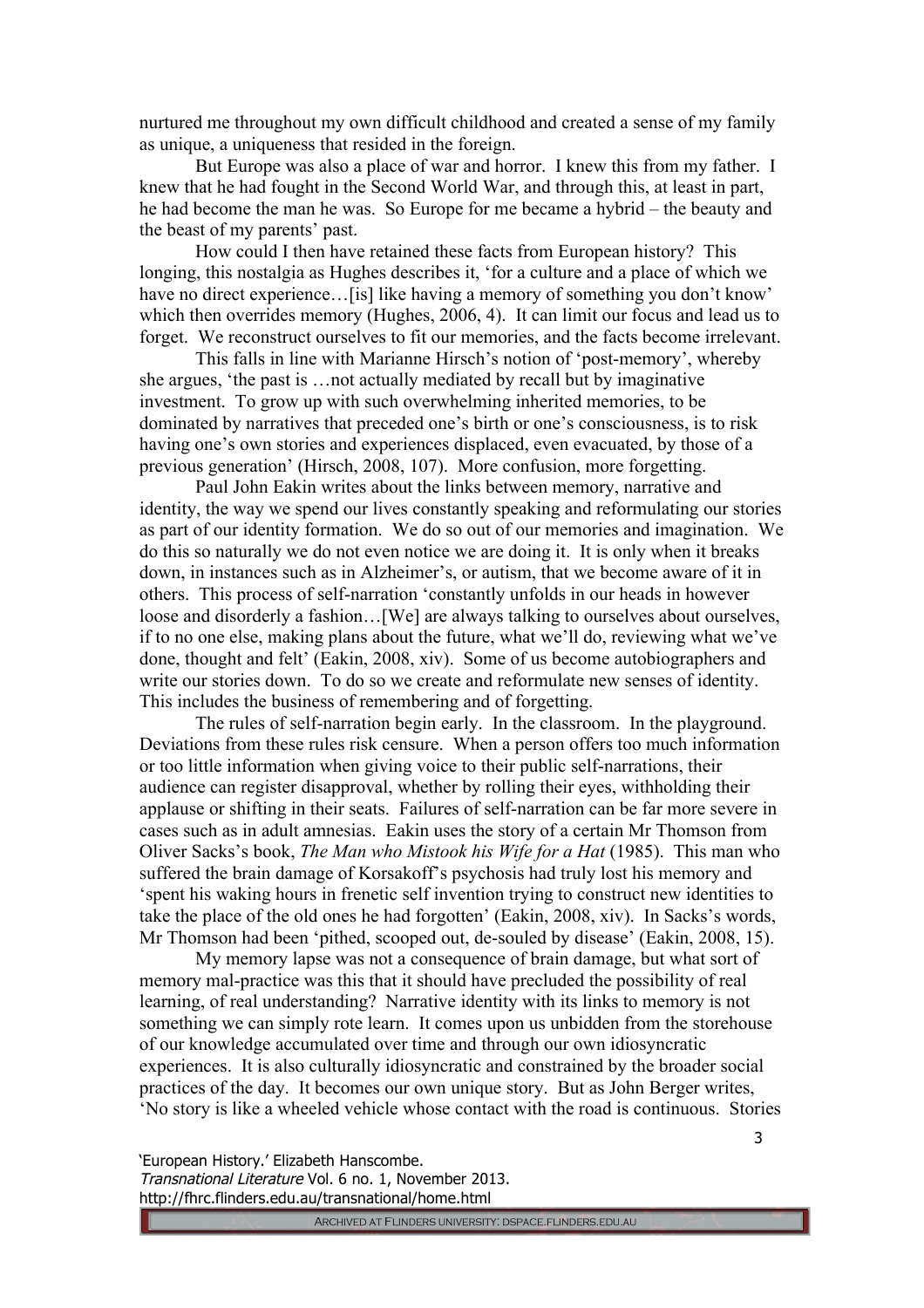walk like animals or men. And their steps are not only narrated events but between each sentence, sometimes each word, every step is a stride over something not said' (Jaireth, 2009, 78).

Why do I imagine now that I can remember so clearly these events from my mid-to-late teens? The experience is multi-factorial, made up of the way in which I sought to learn then, the facts of my family history and the trauma that my parents had fled in Europe only to repeat the pattern, in the form of my father's alcoholism and abusiveness, for which reason at that time we were living apart from him.

In the days when I studied European history at school I doubted the value of my own story, based on my memory. This is not uncommon in the young, who have yet to have the wisdom of their years behind them. At sixteen years of age, lacking my own story and bearing a secret I could not tell, I thought I needed somehow to absorb other people's words and ideas, the facts and figures as presented in the history textbooks of the day. I did not know then that they were not absolute facts, and that to some extent there is no such thing as a fact except perhaps in terms of real physical objects and events. They are constructions, interpretations.

Now I realise that my own interpretation of events, through careful reflection and including some consideration of the thoughts and ideas of others, is of value. In those days however, I thought my own mind was unworthy and unreliable because it contained a secret knowledge that made the outward, known 'respectable' story of my family life absurd and obscene. I relied entirely therefore on my serial recall through memorising, which is of course different from memory, and proved dangerous and destructive.

Whenever I engage a memory I situate it within physical space. I must locate myself to remember. The Exhibition Building had been constructed to commemorate grandeur, the glories of the gold rush with a tilt in the direction of mother England. It was built as a venue for the exhibition and display of artefacts. We put things on display to show others what is available and in so doing we create a façade, a carapace. There was once talk of pulling down the Exhibition Building. Instead they restructured the halls, maintained the facade and kept the best, the dome.

I imagine I forgot all the facts I had rote learned for my European history exam as a consequence of spending so much of my time creating a façade of respectability for the rest of the world, while all the time back at home strange things were happening about which I could not think and to which I could not refer. I could not give voice to the depth of my life's experience. I could only talk about the superficial. My story was crushed beneath a need to create a good impression.

Most often I locate my early memories in the privacy of my childhood home. But when my memories emerge from public spaces, such as the Exhibition Building then my experience expands beyond to take in something of the experience of a foreigner in a strange land, even though Australia is the land of my birth. It is also a land that was once possessed by others in the Dreaming and later stolen. The socalled facts of European history, peppered with tragedies, how could I possibly remember them through rote learning without allowing for an emotional response?

Subhash Jaireth argues that the body carries memory. We need to visit commemorative sites in order to be in touch through our bodies with what it had been like for those who came before us, for those who have suffered pain, or have lost their bodies through 'the ultimate sacrifice' of war (Jaireth, 2009). He also locates memory

'European History.' Elizabeth Hanscombe.

Transnational Literature Vol. 6 no. 1, November 2013. http://fhrc.flinders.edu.au/transnational/home.html

4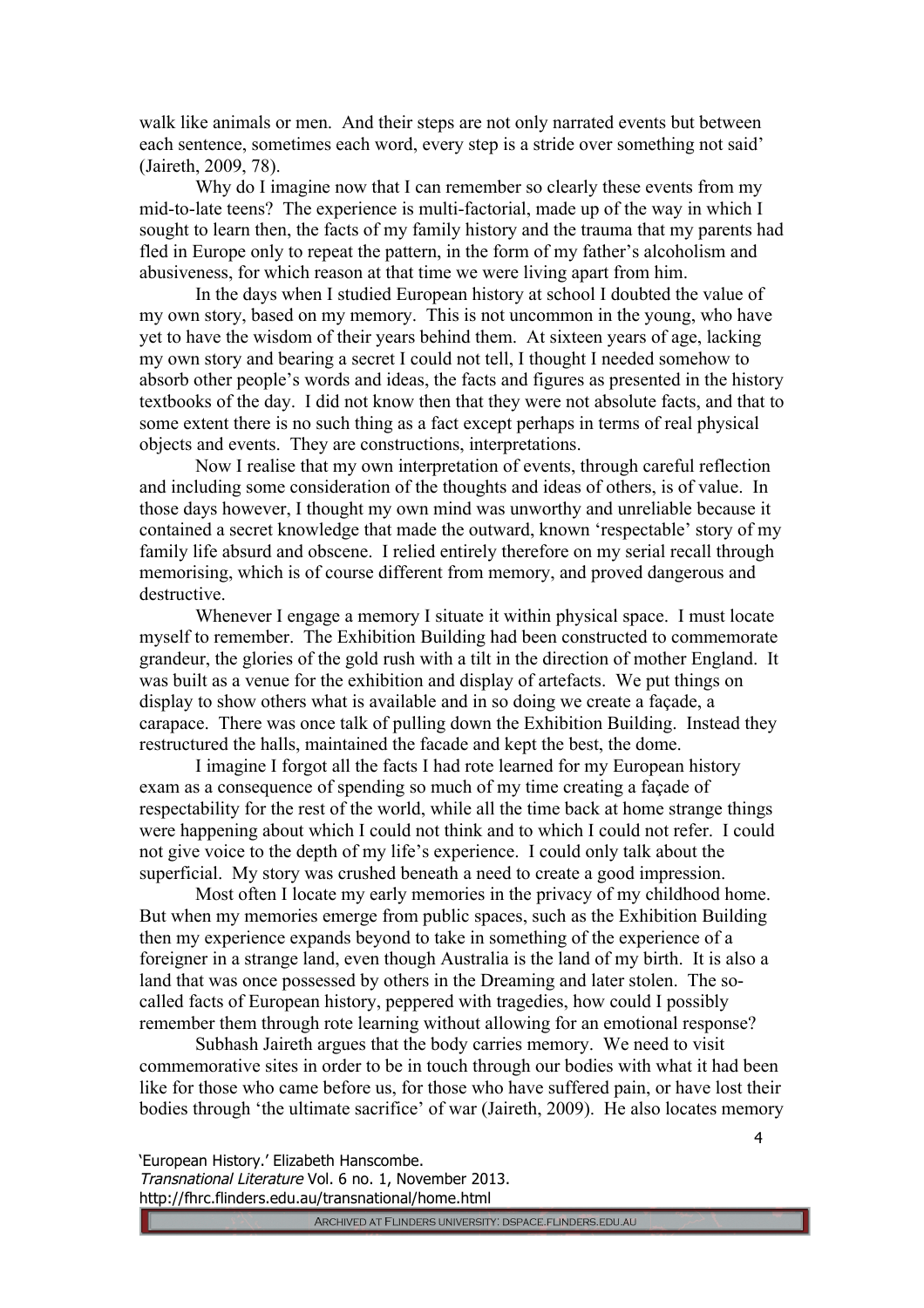in language but notes the tendency of language to fail us, 'because it isn't transparent as it should be, because its relation with the real is at best tenuous and contestable, because it is inherently heteroglossic, unable to hide the gaps through which alien voices can enter and hence contaminate, distort and disrupt the authorial intention' (Jaireth, 2009, 76).

In order to allow memory to express itself through language we need first a visual image, for example that of my student-self sitting in the Exhibition Building alongside thousands of other students, who appeared at the time to be able to remember the facts that I had temporarily forgotten. The terror of my failure of memory returns to a terror of losing my ability to tell a story, if not my story then someone else's story as retold through the images of material events and the passage of time.

Memory makes connections. It provides a link between the past and the future. It allows an overview of events that might otherwise be kept separate and because of the ferocity with which some events or experiences come together in our memories at times we may prefer to forget, we may in fact forget them altogether, especially in the face of trauma.

My memory came back to me eventually as I sat in the Exhibition Building all those years ago, enough to enable me to pass the exam. But my memory of that time is a memory of failure. It is the time I first remember the realisation that my way of working in the world did not work. Even when I had passed my exams well, I needed to develop a different form of memory, one that relied more on my own ideas and experience rather than simply on rote learning the ideas of others. I did not realise this at the time.

When I first began work on this essay my mind went blank, in much the way it did when I read through the questions in the Fifth-Form European history exam in 1968. I cannot do this, I thought. Then I remembered the experience of sitting for that exam, and other events came back to me.

Although I am four years younger, my sister and I shared a bedroom where I witnessed my father's many visits during the night (Hanscombe, 2013). I then spent the rest of my childhood waiting for my turn. In my mind the two – European history and my father's history – became confused. The history I had learned at school, the facts, figures and details, the superficial goings on, held the same quality of secrecy as existed within my family. Small wonder then that I could not process these events, other than through the rote learning and regurgitation of historical facts, while behind the scenes the story of my family life, and the multiple hidden stories of other people, nations and cultures within the history of Europe dashed onto the stage and were soon forgotten.

In time the drama of life events fade much like the pain of childbirth fades, but the memories linger and with memories come scars and scar tissue. Memory exerts its effects long after the event has registered even unto the next generation and the next. We carry the weight of the sins and triumphs of our ancestors. Memory is the conduit between the past and the future. As Sue Campbell writes 'the memory of a time of loss, while re-evoking grief, may also gain overtones of resilience as it takes its place in a personal history where one has struggled to overcome loss' (Campbell, 2006, 364). But the gaps in experience need to be examined, even those incidences of forgetting by looking below the surface.

'European History.' Elizabeth Hanscombe. Transnational Literature Vol. 6 no. 1, November 2013. http://fhrc.flinders.edu.au/transnational/home.html